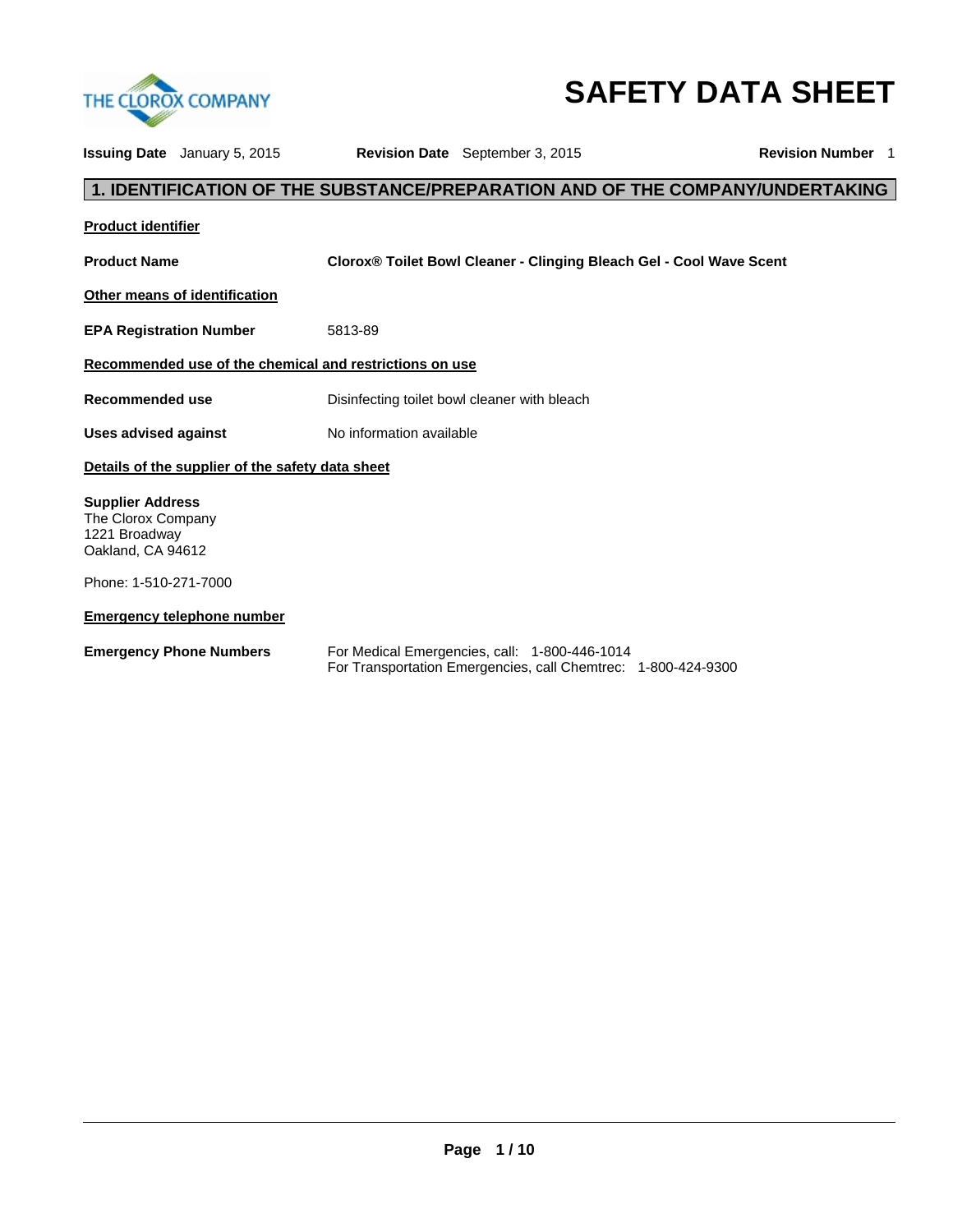# **2. HAZARDS IDENTIFICATION**

# **Classification**

This chemical is considered hazardous by the 2012 OSHA Hazard Communication Standard (29 CFR 1910.1200).

| <b>Skin</b><br>n/irritation<br>rosior<br>COL              | …nterrativ |
|-----------------------------------------------------------|------------|
| $\sim$<br>mage/eve<br>Serious<br>irritation<br>eve<br>aar | شatedor∨   |

#### **GHS Label elements, including precautionary statements**

#### **Emergency Overview**

| <b>Signal word</b>                                                                               | <b>Danger</b>                           |                                |
|--------------------------------------------------------------------------------------------------|-----------------------------------------|--------------------------------|
| <b>Hazard Statements</b><br>Causes severe skin burns and eye damage<br>Causes serious eye damage |                                         |                                |
|                                                                                                  |                                         |                                |
| Clear, green<br>Appearance                                                                       | <b>Physical State</b><br>Viscous liquid | Floral, herbal, bleach<br>Odor |

# **Precautionary Statements - Prevention**

Wash face, hands and any exposed skin thoroughly after handling.

Wear protective gloves, protective clothing, face protection, and eye protection such as safety glasses.

#### **Precautionary Statements - Response**

Immediately call a poison center or doctor.

If swallowed: Rinse mouth. Do NOT induce vomiting.

If on skin (or hair): Take off immediately all contaminated clothing. Rinse skin with water.

Wash contaminated clothing before reuse.

If inhaled: Remove person to fresh air and keep comfortable for breathing.

Specific treatment (see supplemental first aid instructions on this label).

If in eyes: Rinse cautiously with water for several minutes. Remove contact lenses, if present and easy to do. Continue rinsing.

# **Precautionary Statements - Storage**

Store locked up.

#### **Precautionary Statements - Disposal**

Dispose of contents in accordance with all applicable federal, state, and local regulations.

#### **Hazards not otherwise classified (HNOC)**

Although not expected, heart conditions or chronic respiratory problems such as asthma, chronic bronchitis, or obstructive lung disease may be aggravated by exposure to high concentrations of vapor or mist.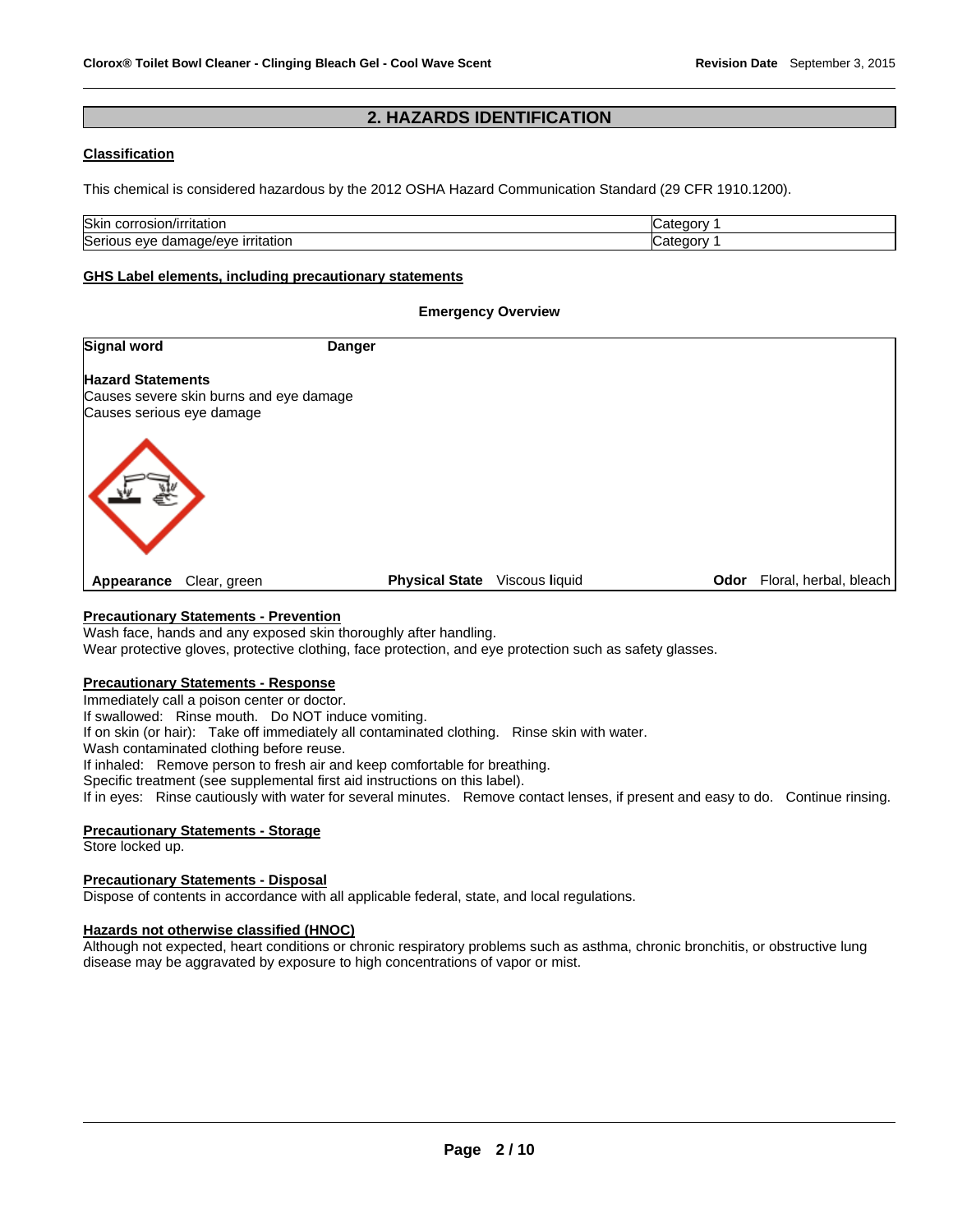#### **Unknown Toxicity**

0.11% of the mixture consists of ingredient(s) of unknown toxicity.

#### **Other information**

Very toxic to aquatic life. Toxic to aquatic life with long lasting effects.

# **Interactions with Other Chemicals**

Reacts with other household chemicals such as other toilet bowl cleaners, rust removers, acids, or products containing ammonia to produce hazardous irritating gases, such as chlorine and other chlorinated compounds.

# **3. COMPOSITION/INFORMATION ON INGREDIENTS**

| <b>Chemical Name</b> | <b>CAS-No</b> | Weight %             | <b>Trade Secret</b> |
|----------------------|---------------|----------------------|---------------------|
| Sodium hypochlorite  | 7681-52-9     | $1 - 5$              |                     |
| Sodium cocoate       | 91032-12-1    | $0.5 - 1.5$          |                     |
| Sodium hydroxide     | 1310-73-2     | $0.1 - ?$            |                     |
| Myristamine oxide    | 3332-27-2     | $0.1 - ?$            |                     |
| Lauramine oxide      | 1643-20-5     | $0.1 -$ <sup>2</sup> |                     |

\* The exact percentage (concentration) of composition has been withheld as a trade secret.

# **4. FIRST AID MEASURES**

## **First aid measures**

| <b>General Advice</b>                                                      | Call a poison control center or doctor immediately for treatment advice. Show this safety<br>data sheet to the doctor in attendance.                                                                                                                                                |  |  |
|----------------------------------------------------------------------------|-------------------------------------------------------------------------------------------------------------------------------------------------------------------------------------------------------------------------------------------------------------------------------------|--|--|
| <b>Eve Contact</b>                                                         | Hold eye open and rinse slowly and gently with water for 15 - 20 minutes. Remove contact<br>lenses, if present, after the first 5 minutes, then continue rinsing eye. Call a poison control<br>center or doctor for treatment advice.                                               |  |  |
| <b>Skin Contact</b>                                                        | Take off contaminated clothing. Rinse skin immediately with plenty of water for 15-20<br>minutes. Call a poison control center or doctor for treatment advice.                                                                                                                      |  |  |
| <b>Inhalation</b>                                                          | Move to fresh air. If breathing is affected, call a doctor.                                                                                                                                                                                                                         |  |  |
| Ingestion                                                                  | Call a poison control center or doctor immediately for treatment advice. Have person sip a<br>glassful of water if able to swallow. Do not induce vomiting unless told to do so by a poison<br>control center or doctor. Do not give anything by mouth to an<br>unconscious person. |  |  |
| <b>Protection of First-aiders</b>                                          | Avoid contact with skin, eyes, and clothing. Use personal protective equipment as required.<br>Wear personal protective clothing (see section 8).                                                                                                                                   |  |  |
| Most important symptoms and effects, both acute and delayed                |                                                                                                                                                                                                                                                                                     |  |  |
| <b>Most Important Symptoms and</b><br><b>Effects</b>                       | Burning of eyes and skin.                                                                                                                                                                                                                                                           |  |  |
| Indication of any immediate medical attention and special treatment needed |                                                                                                                                                                                                                                                                                     |  |  |
| <b>Notes to Physician</b>                                                  | Treat symptomatically. Use of gastric lavage or emesis is contraindicated.                                                                                                                                                                                                          |  |  |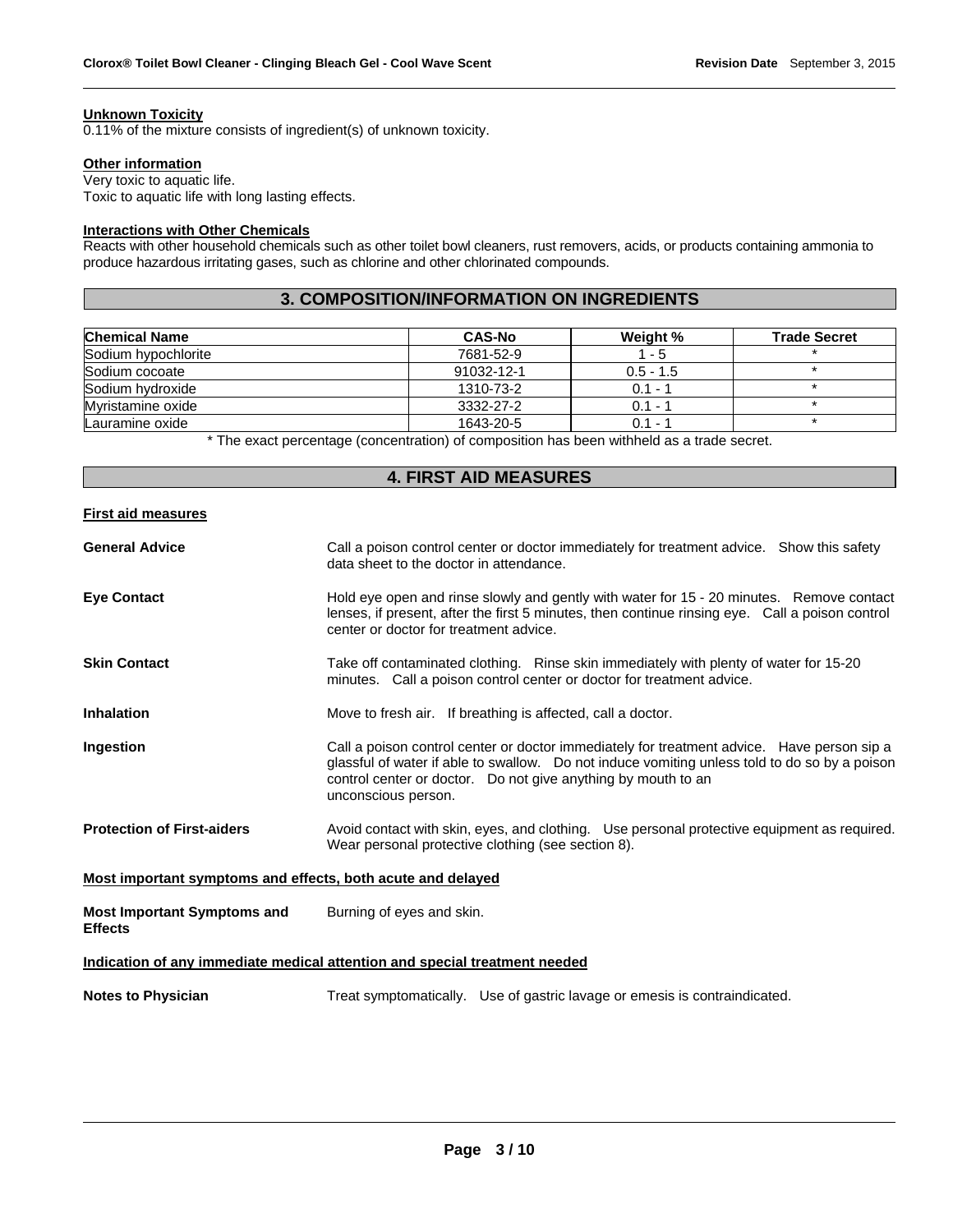# **5. FIRE-FIGHTING MEASURES**

# **Suitable Extinguishing Media**

Use extinguishing measures that are appropriate to local circumstances and the surrounding environment.

#### **Unsuitable Extinguishing Media**

CAUTION: Use of water spray when fighting fire may be inefficient.

#### **Specific Hazards Arising from the Chemical**

This product causes burns to eyes, skin, and mucous membranes. Thermal decomposition can release sodium chlorate and irritating gases and vapors.

#### **Explosion Data**

**Sensitivity to Mechanical Impact None.** 

**Sensitivity to Static Discharge Mone.** 

# **Protective equipment and precautions for firefighters**

As in any fire, wear self-contained breathing apparatus pressure-demand, MSHA/NIOSH (approved or equivalent) and full protective gear.

# **6. ACCIDENTAL RELEASE MEASURES**

#### **Personal precautions, protective equipment and emergency procedures**

| <b>Personal Precautions</b>                          | Avoid contact with eyes, skin, and clothing. Ensure adequate ventilation. Use personal<br>protective equipment as required. For spills of multiple products, responders should evaluate<br>the MSDSs of the products for incompatibility with sodium hypochlorite. Breathing protection<br>should be worn in enclosed and/or poorly-ventilated areas until hazard assessment is<br>complete. |  |  |  |
|------------------------------------------------------|----------------------------------------------------------------------------------------------------------------------------------------------------------------------------------------------------------------------------------------------------------------------------------------------------------------------------------------------------------------------------------------------|--|--|--|
| <b>Other Information</b>                             | Refer to protective measures listed in Sections 7 and 8.                                                                                                                                                                                                                                                                                                                                     |  |  |  |
| <b>Environmental precautions</b>                     |                                                                                                                                                                                                                                                                                                                                                                                              |  |  |  |
| <b>Environmental Precautions</b>                     | See Section 12 for ecological Information.                                                                                                                                                                                                                                                                                                                                                   |  |  |  |
| Methods and material for containment and cleaning up |                                                                                                                                                                                                                                                                                                                                                                                              |  |  |  |
| <b>Methods for Containment</b>                       | Prevent further leakage or spillage if safe to do so.                                                                                                                                                                                                                                                                                                                                        |  |  |  |
| <b>Methods for Cleaning Up</b>                       | Absorb and containerize. Wash residual down to sanitary sewer. Contact the sanitary<br>treatment facility in advance to assure ability to process washed-down material.                                                                                                                                                                                                                      |  |  |  |
|                                                      | 7. HANDLING AND STORAGE                                                                                                                                                                                                                                                                                                                                                                      |  |  |  |
| Procautione for eafo handling                        |                                                                                                                                                                                                                                                                                                                                                                                              |  |  |  |

#### **Precautions for safe handling**

| <b>Handling</b> | Handle in accordance with good industrial hygiene and safety practice. Avoid contact with |  |
|-----------------|-------------------------------------------------------------------------------------------|--|
|                 | skin, eyes, and clothing.  Do not eat, drink, or smoke when using this product.           |  |

# **Conditions for safe storage, including any incompatibilities**

| <b>Storage</b>               | Store in a location inaccessible to children. Tightly close cap between uses.     |  |
|------------------------------|-----------------------------------------------------------------------------------|--|
| <b>Incompatible Products</b> | Other toilet bowl cleaners, rust removers, acids, or products containing ammonia. |  |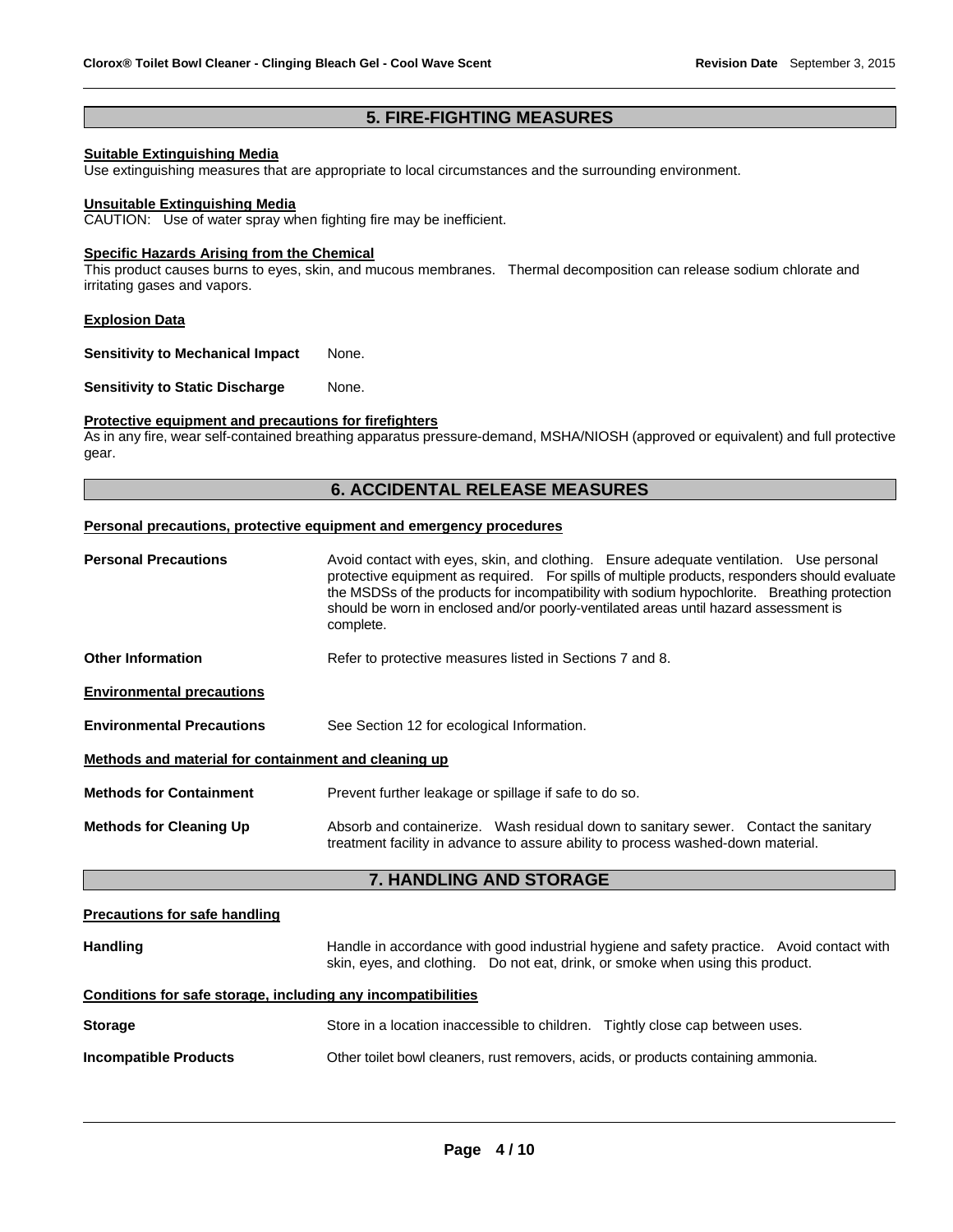# **8. EXPOSURE CONTROLS/PERSONAL PROTECTION**

#### **Control parameters**

# **Exposure Guidelines**

| <b>Chemical Name</b>             | <b>ACGIH TLV</b>            | <b>OSHA PEL</b>         | <b>NIOSH IDLH</b>                                 |
|----------------------------------|-----------------------------|-------------------------|---------------------------------------------------|
| Sodium hydroxide<br>1310-73-2    | Ceiling: $2 \text{ mg/m}^3$ | TWA: $2 \text{ mg/m}^3$ | IDLH: 10 mg/m $^3$<br>Ceiling: $2 \text{ mg/m}^3$ |
| Sodium hypochlorite<br>7681-52-9 | None                        | None                    | None                                              |
| Sodium cocoate<br>91032-12-1     | None                        | None                    | None                                              |
| Myristamine oxide<br>3332-27-2   | None                        | None                    | None                                              |
| Lauramine oxide<br>1643-20-5     | None                        | None                    | None                                              |

*ACGIH TLV: American Conference of Governmental Industrial Hygienists - Threshold Limit Value. OSHA PEL: Occupational Safety and Health Administration - Permissible Exposure Limits. NIOSH IDLH: Immediately Dangerous to Life or Health.* 

## **Appropriate engineering controls**

| <b>Engineering Measures</b> | Showers             |
|-----------------------------|---------------------|
|                             | Eyewash stations    |
|                             | Ventilation systems |

# **Individual protection measures, such as personal protective equipment**

| <b>Eye/Face Protection</b>      | If splashes are likely to occur: Wear safety glasses with side shields (or goggles) or face<br>shield.                                                                                                                                                                                                                           |  |  |
|---------------------------------|----------------------------------------------------------------------------------------------------------------------------------------------------------------------------------------------------------------------------------------------------------------------------------------------------------------------------------|--|--|
| <b>Skin and Body Protection</b> | Wear rubber or neoprene gloves and protective clothing such as long-sleeved shirt.                                                                                                                                                                                                                                               |  |  |
| <b>Respiratory Protection</b>   | If exposure limits are exceeded or irritation is experienced, NIOSH/MSHA approved<br>respiratory protection should be worn. Positive-pressure supplied air respirators may be<br>required for high airborne contaminant concentrations. Respiratory protection must be<br>provided in accordance with current local regulations. |  |  |
| <b>Hygiene Measures</b>         | Wash hands after direct contact. Do not wear product-contaminated clothing for prolonged<br>periods. Remove and wash contaminated clothing before re-use. Do not eat, drink, or<br>smoke when using this product.                                                                                                                |  |  |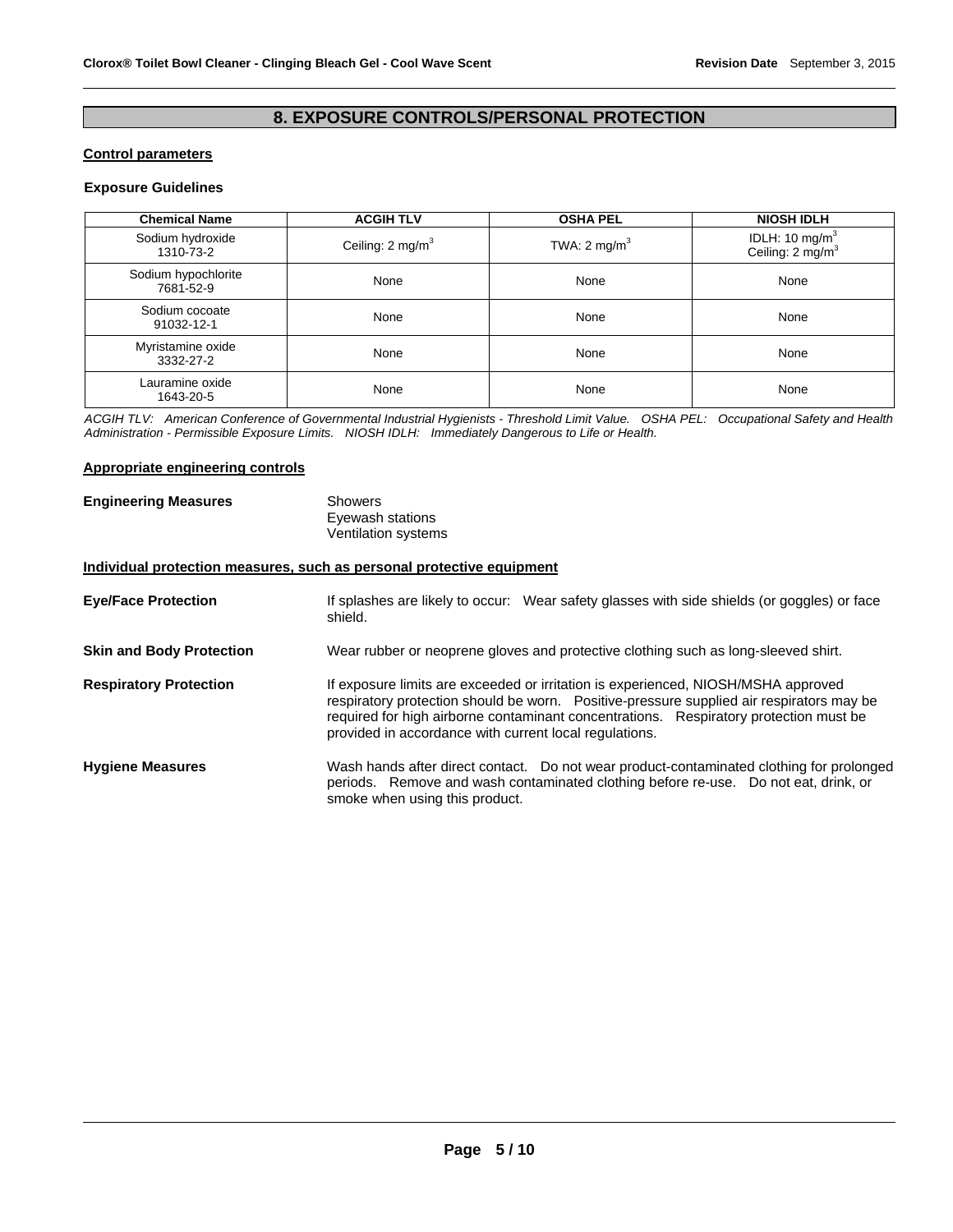# **9. PHYSICAL AND CHEMICAL PROPERTIES**

# **Physical and Chemical Properties**

| <b>Physical State</b>                                   | Viscous liquid    |                       |                          |
|---------------------------------------------------------|-------------------|-----------------------|--------------------------|
| Appearance                                              | Clear             | Odor                  | Floral, herbal, bleach   |
| Color                                                   | Green             | <b>Odor Threshold</b> | No information available |
| <b>Property</b>                                         | <b>Values</b>     | <b>Remarks/Method</b> |                          |
| рH                                                      | $12.5 - 13.5$     | None known            |                          |
| <b>Melting/freezing point</b>                           | No data available | None known            |                          |
| Boiling point / boiling range                           | No data available | None known            |                          |
| <b>Flash Point</b>                                      | Not flammable     | None known            |                          |
| <b>Evaporation rate</b>                                 | No data available | None known            |                          |
| <b>Flammability (solid, gas)</b>                        | No data available | None known            |                          |
| <b>Flammability Limits in Air</b>                       |                   |                       |                          |
| <b>Upper flammability limit</b>                         | No data available | None known            |                          |
| <b>Lower flammability limit</b>                         | No data available | None known            |                          |
| Vapor pressure                                          | No data available | None known            |                          |
| Vapor density                                           | No data available | None known            |                          |
| <b>Specific Gravity</b>                                 | $-1.05$           | None known            |                          |
| <b>Water Solubility</b>                                 | Soluble in water  | None known            |                          |
| Solubility in other solvents                            | No data available | None known            |                          |
| Partition coefficient: n-octanol/waterNo data available |                   | None known            |                          |
| <b>Autoignition temperature</b>                         | No data available | None known            |                          |
| <b>Decomposition temperature</b>                        | No data available | None known            |                          |
| <b>Kinematic viscosity</b>                              | No data available | None known            |                          |
| <b>Dynamic viscosity</b>                                | ~1000~cP          | None known            |                          |
| <b>Explosive Properties</b>                             | Not explosive     |                       |                          |
| <b>Oxidizing Properties</b>                             | No data available |                       |                          |
| <b>Other Information</b>                                |                   |                       |                          |
| <b>Softening Point</b>                                  | No data available |                       |                          |
| <b>VOC Content (%)</b>                                  | No data available |                       |                          |
| <b>Particle Size</b>                                    | No data available |                       |                          |
| <b>Particle Size Distribution</b>                       | No data available |                       |                          |

# **10. STABILITY AND REACTIVITY**

## **Reactivity**

Reacts with other household chemicals such as other toilet bowl cleaners, rust removers, acids, or products containing ammonia to produce hazardous irritating gases, such as chlorine and other chlorinated compounds.

#### **Chemical stability**

Stable under recommended storage conditions.

#### **Possibility of Hazardous Reactions**

None under normal processing.

#### **Conditions to avoid**

None known based on information supplied.

# **Incompatible materials**

Other toilet bowl cleaners, rust removers, acids, or products containing ammonia.

#### **Hazardous Decomposition Products**

None known based on information supplied.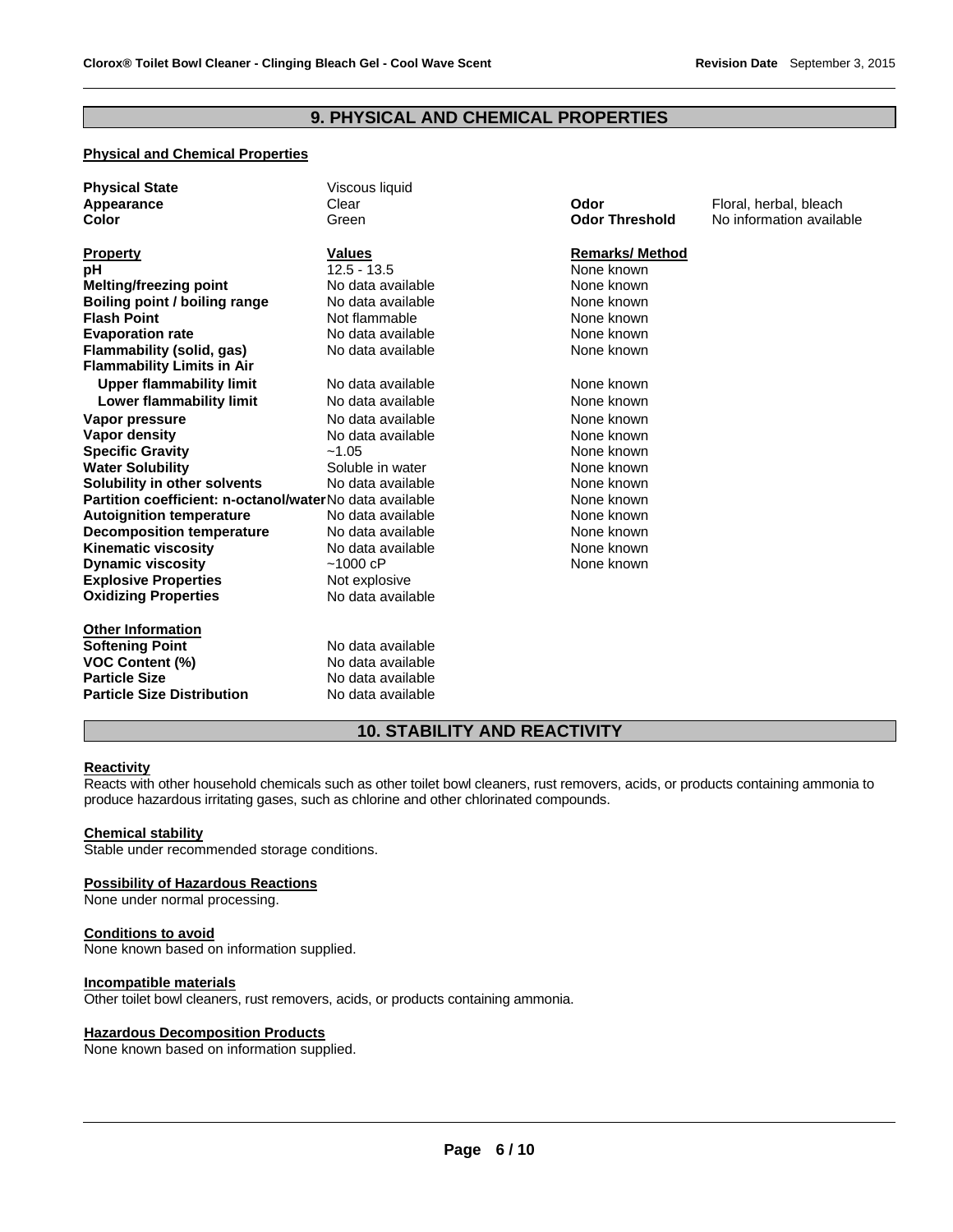# **11. TOXICOLOGICAL INFORMATION**

# **Information on likely routes of exposure**

#### **Product Information**

| <b>Inhalation</b>   | Exposure to vapor or mist may irritate respiratory tract and cause coughing. Inhalation of<br>high concentrations may cause pulmonary edema. |
|---------------------|----------------------------------------------------------------------------------------------------------------------------------------------|
| <b>Eye Contact</b>  | Corrosive. May cause severe damage to eyes.                                                                                                  |
| <b>Skin Contact</b> | May cause severe irritation to skin. Prolonged contact may cause burns to skin.                                                              |
| Ingestion           | Ingestion may cause burns to gastrointestinal tract and respiratory tract, nausea, vomiting,<br>and diarrhea.                                |

#### **Component Information**

| Chemical Name                    | LD50 Oral        | <b>LD50 Dermal</b>    | <b>LC50 Inhalation</b> |
|----------------------------------|------------------|-----------------------|------------------------|
| Sodium hypochlorite<br>7681-52-9 | 8200 mg/kg (Rat) | >10000 mg/kg (Rabbit) |                        |
| Sodium hydroxide<br>1310-73-2    |                  | 1350 mg/kg (Rabbit)   |                        |

#### **Information on toxicological effects**

**Symptoms** May cause redness and tearing of the eyes. May cause burns to eyes. May cause redness or burns to skin. Inhalation may cause coughing.

## **Delayed and immediate effects as well as chronic effects from short and long-term exposure**

- **Sensitization No information available.**
- **Mutagenic Effects No information available.**

**Carcinogenicity** The table below indicates whether each agency has listed any ingredient as a carcinogen.

| <b>Chemical Name</b>             | <b>ACGIH</b> | <b>IARC</b> | NTF<br>. | <b>OSHA</b> |
|----------------------------------|--------------|-------------|----------|-------------|
| Sodium hypochlorite<br>7681-52-9 |              | Group 3     |          |             |

*IARC (International Agency for Research on Cancer) Group 3 - Not Classifiable as to Carcinogenicity in Humans* 

| <b>Reproductive Toxicity</b>                                                              | No information available.                                                                                                       |
|-------------------------------------------------------------------------------------------|---------------------------------------------------------------------------------------------------------------------------------|
| <b>STOT - single exposure</b>                                                             | No information available.                                                                                                       |
| <b>STOT - repeated exposure</b><br><b>Chronic Toxicity</b><br><b>Target Organ Effects</b> | No information available.<br>Carcinogenic potential is unknown.<br>Respiratory system, eyes, skin, gastrointestinal tract (GI). |
| <b>Aspiration Hazard</b>                                                                  | No information available.                                                                                                       |

# **Numerical measures of toxicity - Product Information**

**The following values are calculated based on chapter 3.1 of the GHS document** No information available.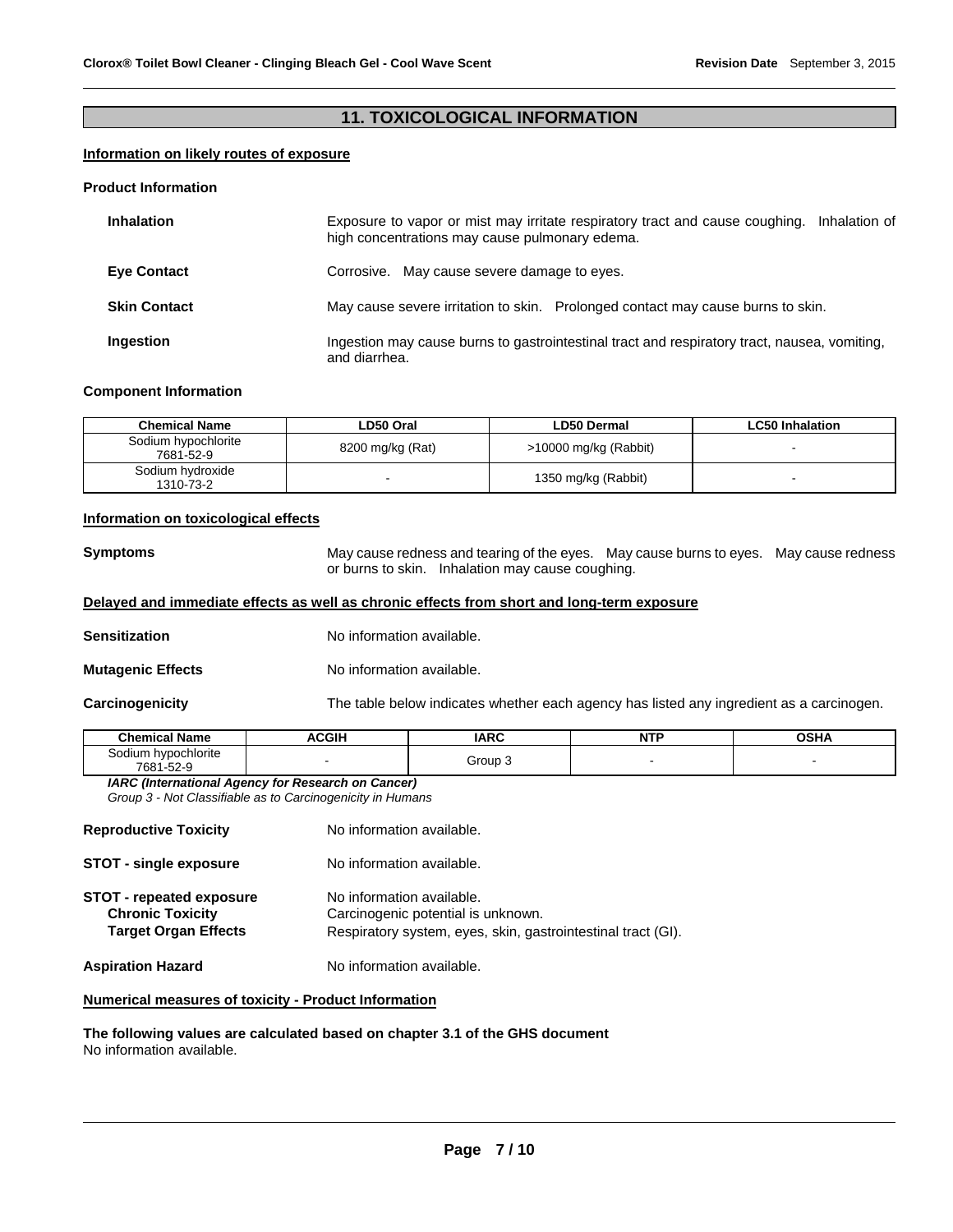# **12. ECOLOGICAL INFORMATION**

# **Ecotoxicity**

Very toxic to aquatic life. Toxic to aquatic life with long lasting effects.

#### **Persistence and Degradability**

No information available.

### **Bioaccumulation**

No information available.

#### **Other adverse effects**

No information available.

# **13. DISPOSAL CONSIDERATIONS**

# **Disposal methods**

Dispose of in accordance with all applicable federal, state, and local regulations.

# **Contaminated Packaging**

Do not reuse empty containers. Dispose of in accordance with all applicable federal, state, and local regulations.

# **14. TRANSPORT INFORMATION**

## LIMITED QUANTITY.

| TDG                         |                                                                                    |
|-----------------------------|------------------------------------------------------------------------------------|
| UN-No                       | <b>UN1760</b>                                                                      |
| <b>Proper Shipping Name</b> | CORROSIVE LIQUID, N.O.S.                                                           |
| <b>Hazard Class</b>         | 8                                                                                  |
| <b>Packing Group</b>        | Ш                                                                                  |
| <b>Description</b>          | UN1760, CORROSIVE LIQUID, N.O.S. (SODIUM HYPOCHLORITE, SODIUM<br>HYDROXIDE), 8, II |
| <b>ICAO</b>                 |                                                                                    |
| UN-No                       | UN1760                                                                             |
| <b>Proper Shipping Name</b> | CORROSIVE LIQUID, N.O.S.                                                           |
| <b>Hazard Class</b>         | 8                                                                                  |
| <b>Packing Group</b>        | Ш                                                                                  |
| <b>Description</b>          | UN1760, CORROSIVE LIQUID, N.O.S. (SODIUM HYPOCHLORITE, SODIUM<br>HYDROXIDE), 8, II |
| <b>IATA</b>                 |                                                                                    |
| UN-No                       | UN1760                                                                             |
| <b>Proper Shipping Name</b> | CORROSIVE LIQUID, N.O.S.                                                           |
| <b>Hazard Class</b>         | 8                                                                                  |
| <b>Packing Group</b>        | Ш                                                                                  |
| <b>Description</b>          | UN1760, CORROSIVE LIQUID, N.O.S. (SODIUM HYPOCHLORITE, SODIUM<br>HYDROXIDE), 8, II |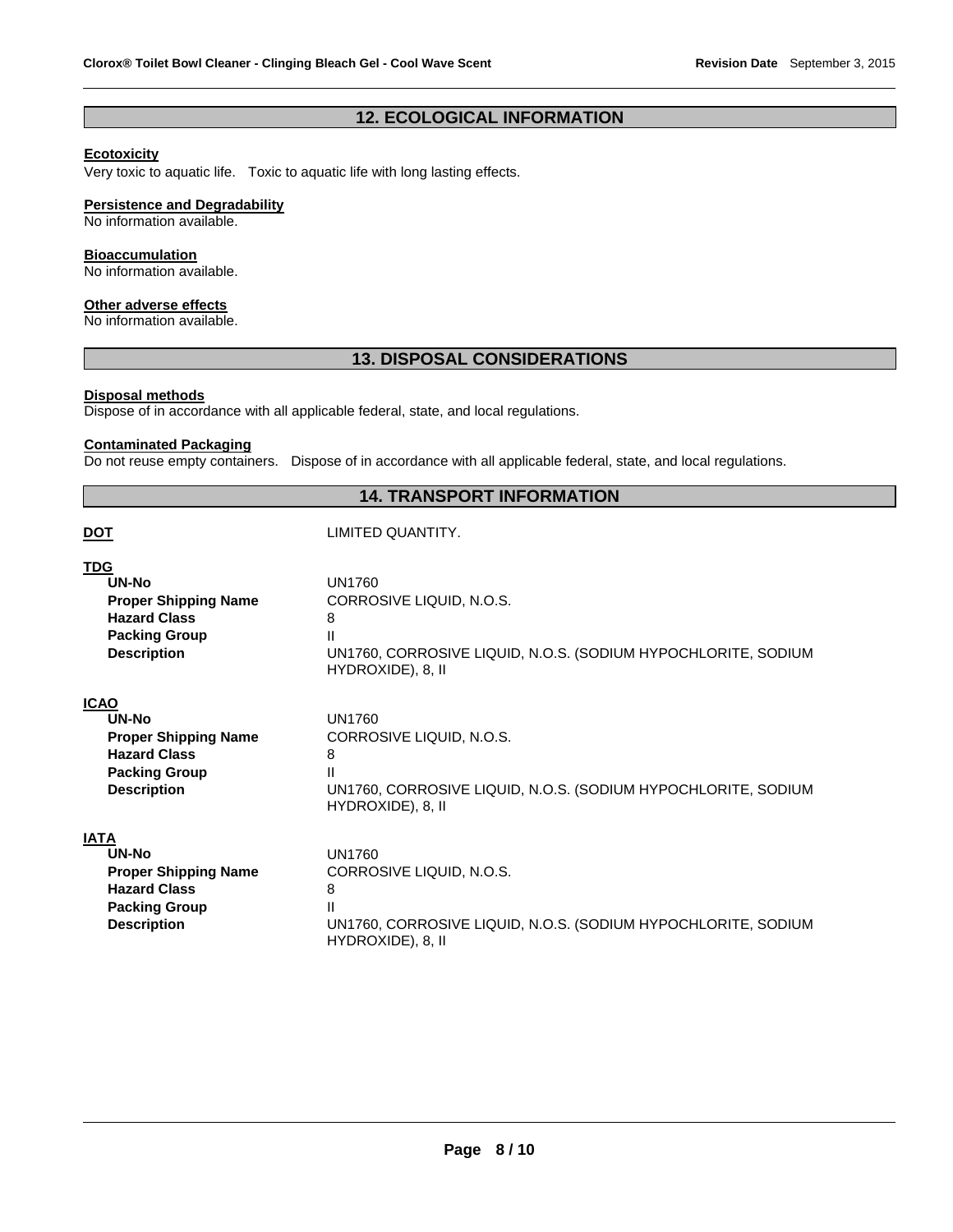|  | <b>IMDG/IMO</b> |  |  |
|--|-----------------|--|--|
|  |                 |  |  |

| UN-No                       | UN1760                                                                             |
|-----------------------------|------------------------------------------------------------------------------------|
| <b>Proper Shipping Name</b> | CORROSIVE LIQUID, N.O.S.                                                           |
| <b>Hazard Class</b>         | UN1760                                                                             |
| <b>Packing Group</b>        | CORROSIVE LIQUID, N.O.S.                                                           |
| EmS No.                     | $F-A. S-B$                                                                         |
| <b>Marine Pollutant</b>     | Marine Pollutant exception per IMDG Code 2.10.2.7                                  |
| <b>Description</b>          | UN1760, CORROSIVE LIQUID, N.O.S. (SODIUM HYPOCHLORITE, SODIUM<br>HYDROXIDE), 8, II |

# **15. REGULATORY INFORMATION**

## **Chemical Inventories**

**TSCA All components of this product are either on the TSCA 8(b) Inventory or otherwise exempt** 

from listing. **DSL/NDSL All components are on the DSL or NDSL.** 

**TSCA** - United States Toxic Substances Control Act Section 8(b) Inventory **DSL/NDSL** - Canadian Domestic Substances List/Non-Domestic Substances List

# **U.S. Federal Regulations**

## **SARA 313**

Section 313 of Title III of the Superfund Amendments and Reauthorization Act of 1986 (SARA). This product does not contain any chemicals which are subject to the reporting requirements of the Act and Title 40 of the Code of Federal Regulations, Part 372

## **SARA 311/312 Hazard Categories**

| Acute Health Hazard               | Yes |
|-----------------------------------|-----|
| Chronic Health Hazard             | N٥  |
| Fire Hazard                       | No. |
| Sudden Release of Pressure Hazard | N٥  |
| <b>Reactive Hazard</b>            | N٥  |

#### **Clean Water Act**

This product contains the following substances which are regulated pollutants pursuant to the Clean Water Act (40 CFR 122.21 and 40 CFR 122.42)

| <b>Chemical Name</b>             | <b>CWA - Reportable</b><br>Quantities | <b>CWA - Toxic Pollutants</b> | <b>CWA - Priority Pollutants</b> | <b>CWA - Hazardous</b><br><b>Substances</b> |
|----------------------------------|---------------------------------------|-------------------------------|----------------------------------|---------------------------------------------|
| Sodium hypochlorite<br>7681-52-9 | 100 <sub>lb</sub>                     |                               |                                  |                                             |
| Sodium hydroxide<br>1310-73-2    | 1000 lb                               |                               |                                  |                                             |

## **CERCLA**

This material, as supplied, contains one or more substances regulated as a hazardous substance under the Comprehensive Environmental Response Compensation and Liability Act (CERCLA) (40 CFR 302)

| <b>Chemical Name</b>             | <b>Hazardous Substances RQs</b> | <b>Extremely Hazardous Substances</b><br><b>RQs</b> | <b>RQ</b>                                 |
|----------------------------------|---------------------------------|-----------------------------------------------------|-------------------------------------------|
| Sodium hypochlorite<br>7681-52-9 | 100 <sub>lb</sub>               | -                                                   | RQ 100 lb final RQ<br>RQ 45.4 kg final RQ |
| Sodium hydroxide<br>1310-73-2    | 1000 lb                         | -                                                   | RQ 1000 lb final RQ<br>RQ 454 kg final RQ |